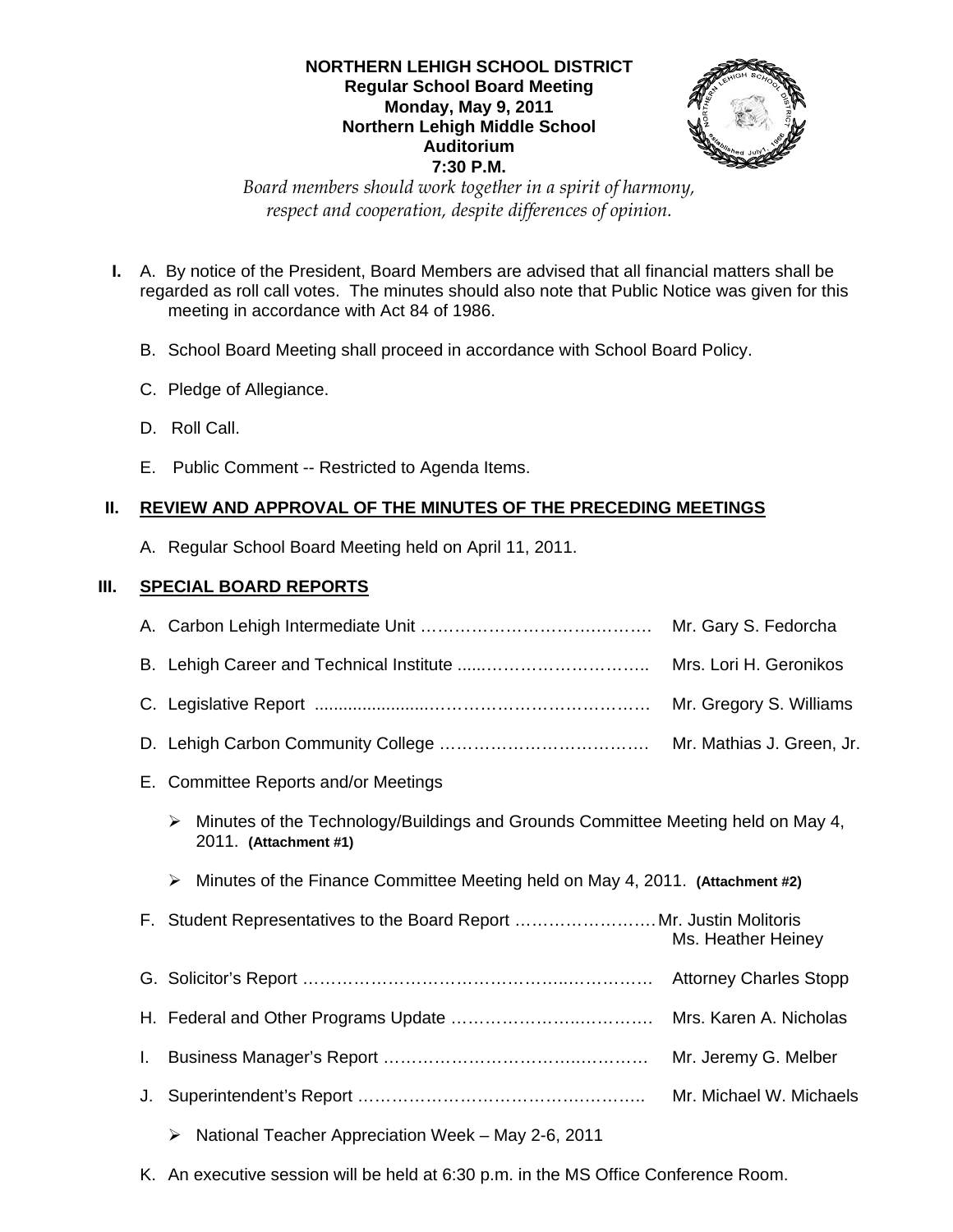#### **IV. PERSONNEL**

#### A. Family Medical Leaves

- 1. Approve the request of employee #2630 to take a Family Medical Leave beginning on or about June 8, 2011. Employee plans to return to current teaching position upon release from their attending physician on or about August 22, 2011.
- 2. Approve the request of employee #4930 to take a Family Medical Leave beginning on May 16, 2011. The employee will be using ten accumulated sick days in conjunction with the Family Medical Leave. Employee's intention is to return to their current teaching position upon medical release from their attending physician.
- 3. Approve the request of employee #3655 to take a Family Medical Leave beginning on May 18, 2011. The employee will be using accumulated sick days, emergency days and vacation days in conjunction with the Family Medical Leave. Employee's intention is to return to their current position upon medical release from their attending physician.

### B. Retirements

Accept the retirement resignation of Kathleen Heiser from her position as High School Library Aide, effective the end of the work day, June 17, 2011. At this time she will begin her retirement from the Northern Lehigh School District after 20 years of service.

- C. Substitute
	- 1. Instructional

 Approve the following substitute teachers for the 2010-2011 school year at the 2010-2011 substitute teacher rates as approved on the Supplementary Personnel Salary Schedule:

 Debra Lakatosh – Spanish & French Amber Kuntz\* – Elementary & Special Education Kaitlin Parliman – General Science

**\*Pending verification of missing personnel file items** 

### **V. CONFERENCES**

### **VI. POLICY**

A. Approve the recommendation of the administration that, effective August 29, 2011, school lunch prices be increased as follows:

 Elementary Schools – from \$2.10 to \$2.15 Middle School & High School – from \$2.35 to \$2.40 Adult Lunches – from \$3.80 to \$3.85

#### **VII. CURRICULUM AND INSTRUCTION**

### **VIII. OLD BUSINESS**

# **IX. NEW BUSINESS**

### **X. FINANCIAL**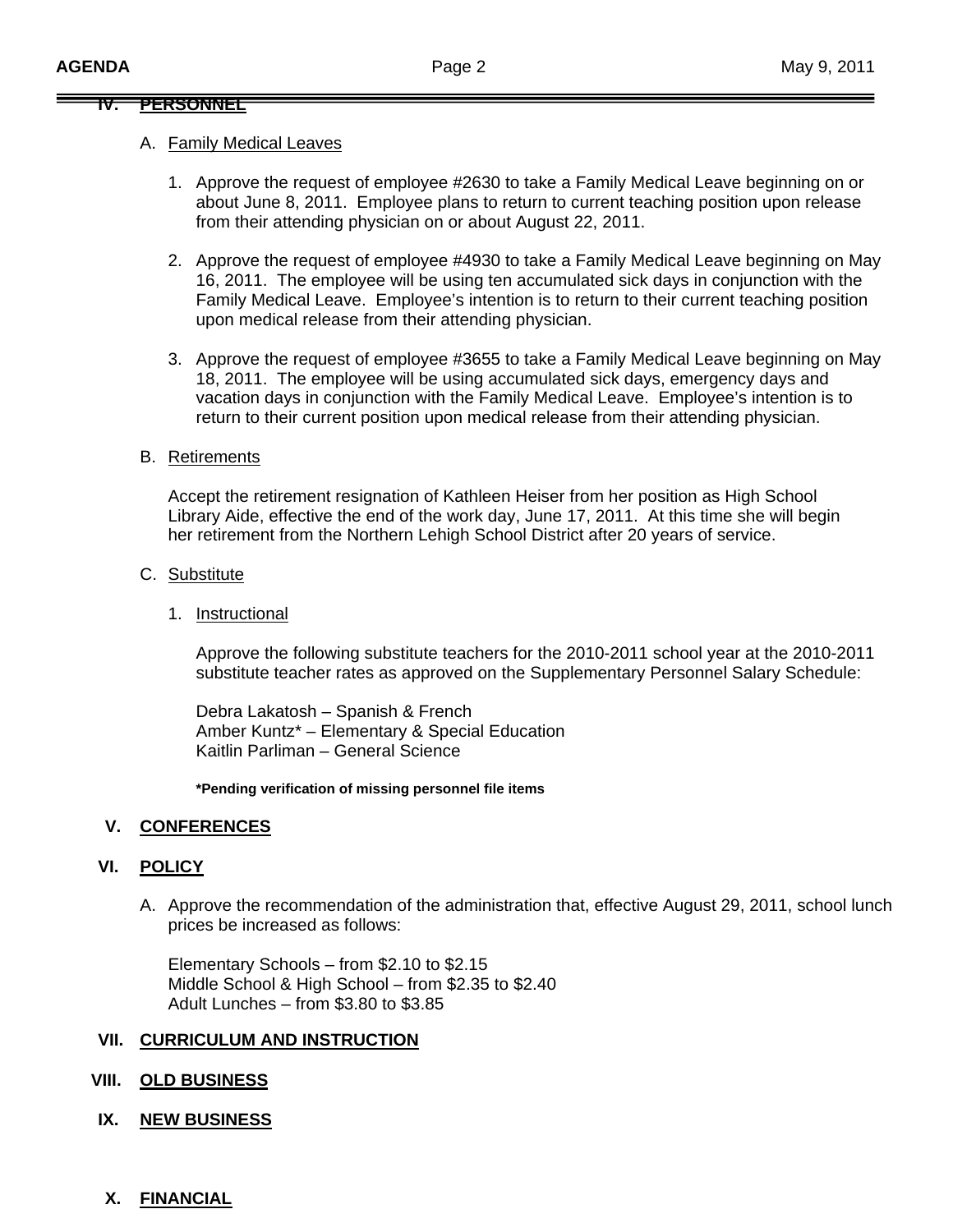- A. Approve the Following Financial Reports:
	- 1. General Fund March & April 2011
	- 2. NLMS Student Activities Account month of April 2011
	- 3. NLHS Student Activities and Scholarship Acct for the month of April 2011
- B. Approve the Following List of Bills:
	- 1. General Fund month of April & May 2011
	- 2. Cafeteria Fund month of April 2011
	- 3. Athletic Fund month of April 2011
	- 4. Refreshment Stand month of April 2011
	- 5. Construction Fund month of April 2011
- C. Approve the Supplemental Personnel Salary Schedule for the 2011-2012 school year as presented. **(Attachment #3)**
- D. Approve to appoint Sweet, Stevens, Williams & Katz, LLP as special counsel for the 2011-2012 school year. The hourly rate for non-routine matters will be \$185.00 per hour. The rate for routine or general advice will be \$140.00 per hour. There is no increase over last year's rates.
- E. Approve the co-payment amount for student athletes receiving a sports physical from OAA during the 2011-2012 school year at a cost of \$5.00 per student in accordance with school board policy #122.
- F. Approve a three year service agreement (July 1, 2011 June 30, 2014) with Western Pest Services for pest control service at all 4 buildings in the amount of \$255.00 per month for years one and two (\$3,060.00 per year) and \$265.00 per month for year three (\$3,180.00). **(Attachment #4)**
- G. Election of Treasurer

 Election of a Treasurer for the 2011-2012 fiscal year, as required by Section 404 of the Pennsylvania School Code of 1949, as amended.

**RECOMMEND** .... That the Board of Education elects as Treasurer for the 2011-2012 fiscal year, effective July 1, 2011 through June 30, 2012.

# **XI. LEGAL**

# **XII. CORRESPONDENCE**

# **XIII. INFORMATION**

- A. Minutes of the Lehigh Career & Technical Institute Joint Operating Committee meeting held on March 23, 2011.
- B. Minutes of the Carbon Lehigh Intermediate Unit #21 Board of Directors meeting held on March 21, 2011.
- C. Minutes of the Lehigh Carbon Community College Board of Trustees meeting held on March 3, 2011.

# **XIV. ADOPTION OF PROPOSED FINAL BUDGET FOR 2011-2012**